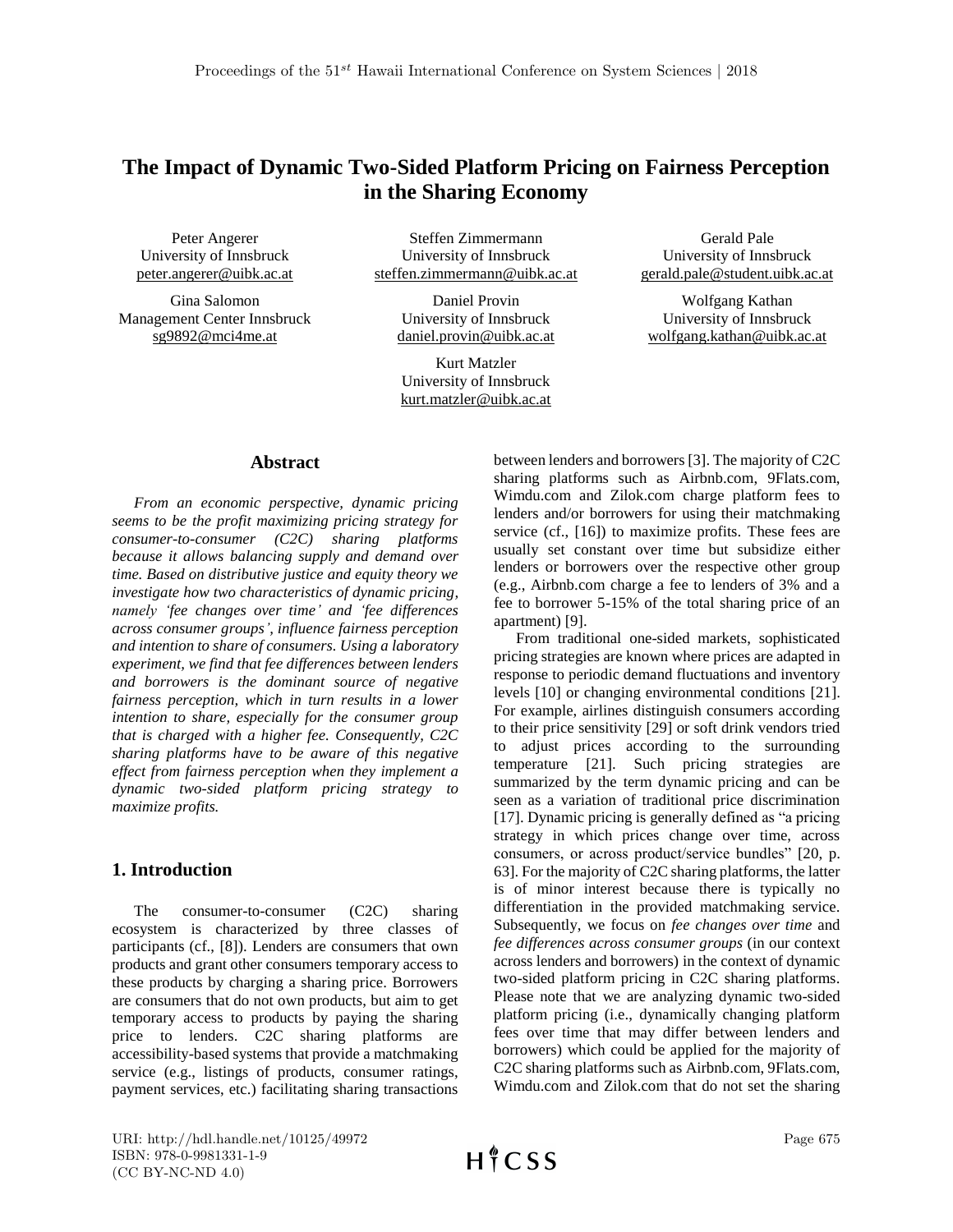price (i.e. the sharing price is set by the lender). Consequently, we do not analyze dynamically changing sharing prices, which is a pricing strategy applied by Uber.com (called surge pricing). Uber.com is substantially different to the C2C sharing platforms mentioned above as Uber.com also sets the sharing price and dynamically adjusts it to eliminate imbalance of supply and demand [32].

Angerer et al. [3] show that from an economic perspective C2C sharing platforms are profit maximizing only if supply for a product on a C2C sharing platform equals demand (cleared market). This market clearing condition can be maintained by dynamically adjusting platform fees over time and across lenders and borrowers.

Although, such a dynamic pricing strategy might be profit maximizing from a pure economic perspective, it might at the same time cause negative effects on *intention to share* due to a negative *fairness perception* of consumers [27] which is indicated by theories such as distributive justice [18] and equity theory [2].

In extant literature, the effect of *dynamic pricing* on *fairness perception* and *purchase intention* have been studied for traditional industries with one-sided pricing models. Thereby, differences in fairness perception predominantly results from price changes over time by consumers that compare own prices with prices that have been paid by former consumers for the same product [14, 22]. These studies conclude that dynamic pricing significantly affects *fairness perception* [22] in a negative way because it causes uncertainties [17] or violates established pricing norms [13]. The negative effect on *fairness perception* is getting lager the higher the price changes over time are [14]. It is also well established that consumers "are willing to resist unfair firms even at a positive cost" [19, p. 285]. Thus, purchase intention of consumers is significantly affected by *fairness perception* [23]. In more detail, purchase intention is positively related to *fairness perception* [5, 13, 19, 33, 34]. However, in two-sided platform businesses such as the sharing economy, consumers can not only compare their platform fees with platform fees of former consumers. They can also compare their platform fees with platform fees of their transaction partner. How fee changes over time and fee differences between lenders and borrowers affect fairness perception and consequently intention to share have not been studied so far. Accordingly, we state the following research question:

*How does dynamic pricing of a C2C sharing platform influence the fairness perception and intention to share of consumers?*

To answer this research question we conducted a laboratory experiment using a 3x4 within-subject full

factorial design. We use the independent variables *fee differences across consumer groups* with three manipulations and *fee changes over time* with four manipulations to test the effect of dynamic pricing on the mediating variable *fairness perception* and the effect of *fairness perception* on the dependent variable *intention to share.* During the experiment the independent variable *fee differences across consumer groups* is manipulated in a way that the fee of the participant is the same, higher or lower than the fee of the transaction partner with whom the participant is sharing a product. The independent variable *fee changes over time* is manipulated in a way that no fee changed in the past, only the fee of the participant changed in the past, only the fee of the transaction partner changed in the past, or both fees changed in the past.

We find that *fee changes over time* as well as *fee differences across consumer groups* have a negative effect on *fairness perception* and *intention to share*. Comparing the effect sizes, *fee differences across consumer groups* have a substantially higher negative effect on *fairness perception* than *fee changes over time*. Especially the consumer group that is charged with a higher fee has a lower *intention to share* resulting from negative *fairness perception*. Consequently, C2C sharing platforms have to be aware, especially of the negative effects resulting from fee differences between lenders and borrowers on *fairness perception* when they implement a dynamic two-sided pricing strategy. Overall, C2C sharing platforms have to balance the positive economic effect described in [3] and the negative effect of *fairness perception* on *intention to share*.

# **2. Theoretical background and research model**

Our research is informed by the theory of distributive justice and equity theory. "Both equity theory and distributive justice suggest that perception of fairness are induced when a person compares an outcome […] with a comparative other's outcome" [34, p. 1]. Distributive justice explains "the allocation of rewards on the basis of individual contributions to an exchange relationship" [7, p. 265] and states that "a man's rewards in exchange with others should be proportional to his investments" [18, p. 235]. Equity theory states that equity exists for a person "whenever he perceives that the ratio of his outcomes to inputs and the ratio of other's outcomes to other's inputs" are equal [2, p. 280].

In both theories, a situation is considered as fair when the compared parties get the same rewards to their investments [31] and as unfair when a discrepancy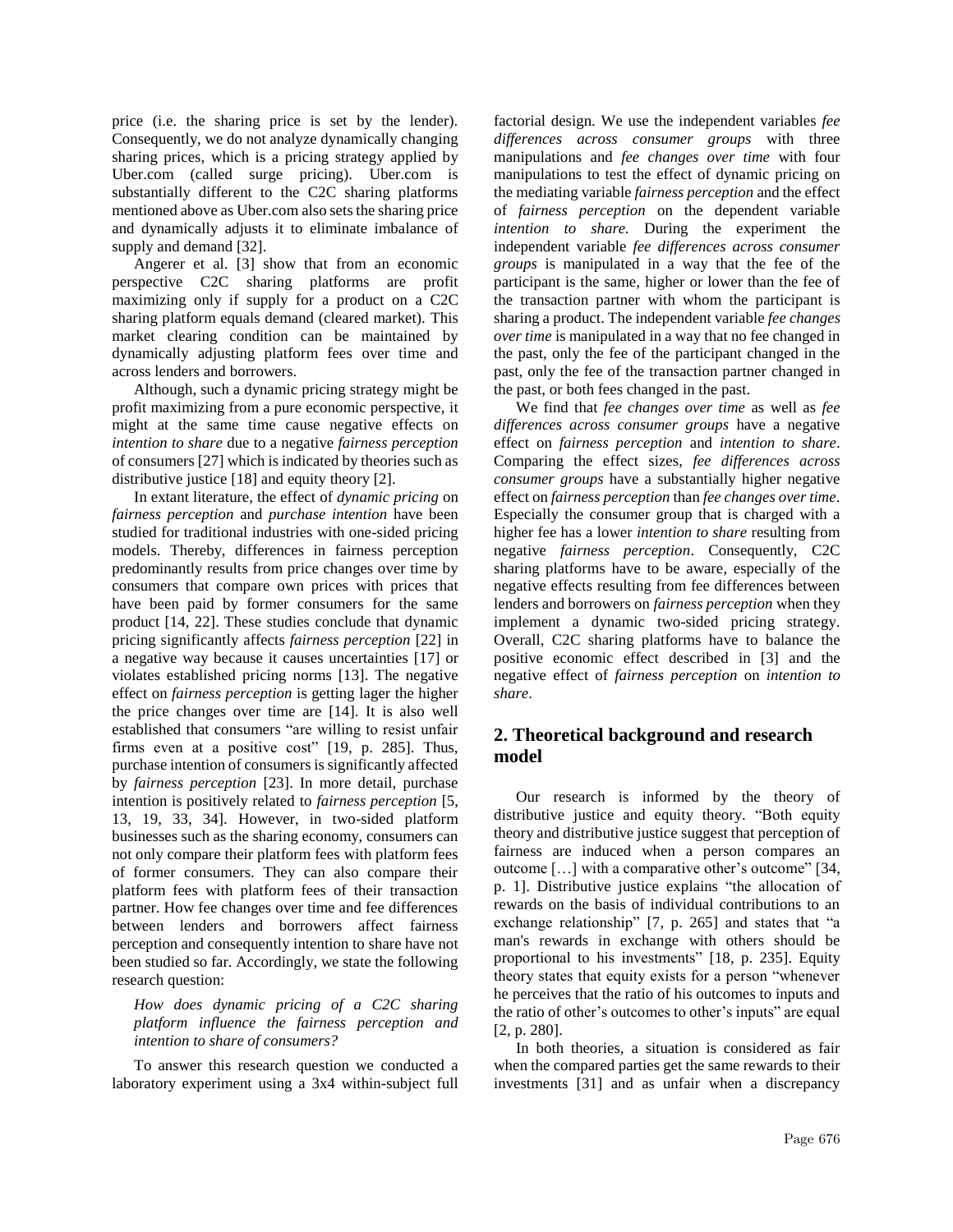appears in the comparison [7]. According to [34] distributive justice focuses on the comparison of parties that are involved in the same transaction and equity theory broadens this focus to a comparison of parties that are not necessarily in the same transaction.

In our research model depicted in Figure 1, we follow the distinction of [34] and use distributive justice and equity theory to hypothesize the effects of the independent variables *fee changes over time* and *fee differences across consumer groups* on the mediating variable *fairness perception* that in turn affects our dependent variable *intention to share*.



Contemporary C2C sharing platforms charge fees to lenders and/or borrowers where typically either the lender or borrower is advantaged over the other in terms of the level of fee they have to pay for the matchmaking service the C2C sharing platform provides. In other words, one consumer group (i.e., lenders or borrowers) have to pay a lower fee for the matchmaking service of the C2C sharing platform than the other. Treating the matchmaking service of the C2C sharing platform as a reward that is equal for lenders and borrowers and considering the respective lender and borrower fee as their individual investment to use the matchmaking service, fee differences across consumer groups will result in a deviation from an equal ratio of reward to investment for lenders and borrowers. As we focus on C2C sharing platforms where the sharing price is set by the lender and not by the platform (e.g., Airbnb.com), we do neither consider further investments of borrowers (e.g., room charge, cleaning fee) and lenders (e.g., maintenance costs) nor additional rewards of borrowers (e.g., quality of the room) and lenders (e.g., room charge, cleaning fee) that are captured in the sharing price. Thus, our focus is whether lenders and borrowers perceive the platform fees as investment for using the matchmaking service provided by a C2C sharing platform as fair.

In addition, consumers do also act in a self-interested way and thus perceive being disadvantaged less fair than being advantaged [34]. However, there is some evidence that "being advantaged is not always considered the fairest" [33, p. 893]. As lenders and borrowers are involved in the same transaction [34], we use distributive justice to hypothesize that fee differences between lenders and borrowers reduce *fairness perception* [7, 18, 31]. We expect that *fee differences across consumer groups* of a joint sharing transaction have a negative effect on *fairness perception*. Therefore, we hypothesize that:

**H1:** *Fee differences across consumer groups* have a negative effect on *fairness perception*.

Angerer et al. [3] propose that C2C sharing platforms should dynamically adjust its lender and borrower fee over time in order to preserve the clear market condition and subsequently be profit maximizing. In accordance to equity theory also past sharing transactions of both lenders and borrowers are within the scope of comparison. For example, a lender who has repeatedly shared an apartment via Airbnb.com may recognize that she has paid different platform fees over time for using the matchmaking service. Treating the matchmaking service of the C2C sharing platform as reward and the platform fees as investments, *fee changes over time* will result in a deviation from equal ratios of reward to investment when comparing past with current platform fees. In addition, *fee changes over time* may also cause uncertainties when estimating the outcome of a possible sharing transaction and in turn have a negative influence on *fairness perception* [17]. Accordingly, we hypothesize that:

**H2:** *Fee changes over time* have a negative effect on *fairness perception*.

Consumers punish companies if they perceive their behavior as unfair [19] by spreading negative word of mouth, filing a complaint or searching for alternatives [13, 34]. Most literature evaluates the effect of perceived fairness with regard to purchase intention and conclude that *fairness perception* is positively related to purchase intention [5, 13, 19, 33, 34]. Thereby, purchase intention is seen "as a surrogate measure of actual purchase" [22, p. 544]. Although the effect of *fairness perception* on purchase intention was examined in the context of e-commerce and retailing (cf., [5, 13, 19, 33, 34]), we expect the findings to be also applicable to the sharing economy. Thus, we substitute purchase intention by *intention to share* and expect a similar effect as for purchase intention. Therefore, we hypothesize that:

**H3:** *Fairness perception* has a positive effect on *intention to share*.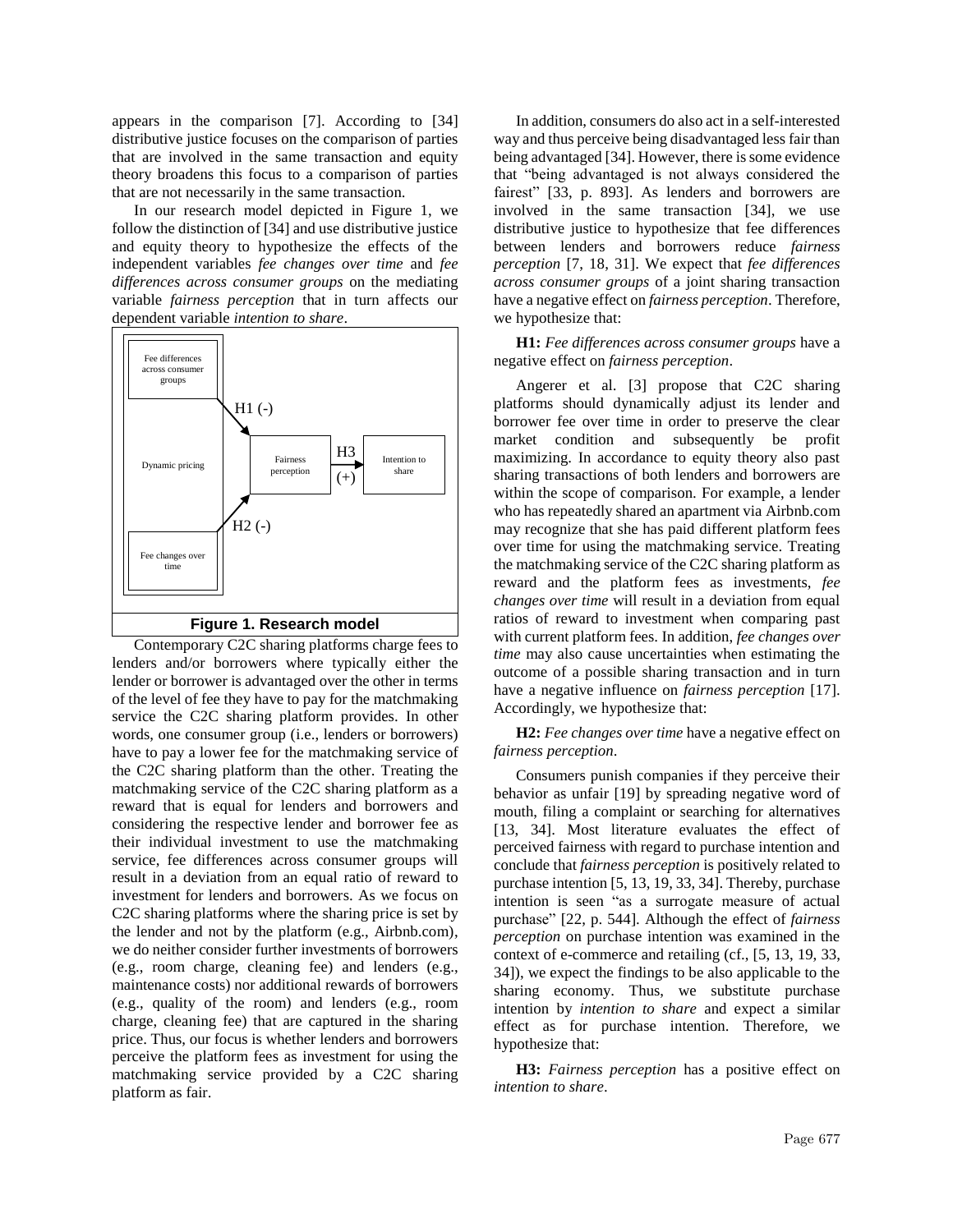# **3. Research method and study design**

To test our hypothesis we conducted a laboratory experiment using a 3x4 within-subject full factorial design. The two independent variables are *fee differences across consumer groups* (three different manipulations) and *fee changes over time* (four different manipulations). *Fairness perception* is the mediating variable that mediates the effect of the independent variables on the dependent variable *intention to share*.

# **3.1. Case description**

A sharing transaction provided by the C2C sharing platform Airbnb.com is used as a case example throughout the experiment. Airbnb.com is an accommodation-sharing platform that connects lenders who have an accommodation to share and borrowers who are willing to borrow an accommodation. Thereby, Airbnb.com is not the owner of the accommodation but rather provide the matchmaking service that allows lenders and borrowers to share an accommodation. We decided to use Airbnb.com as a case example, because the business model is commonly known and, unlike Uber.com, Airbnb.com follows the common pricing strategy of C2C sharing platforms (setting a lender and/or borrower fee for using the matchmaking service but not setting the sharing price). Therefore, we expect that our findings are applicable for the majority of C2C sharing platforms that follow the same pricing strategy. In our experiment, we created a scenario that consists of a mockup of a fictitious, available Airbnb apartment in Paris including a photo and a description. The participants that are randomly assigned to be a lender want to share this apartment for two days and the

participants that are randomly assigned to be a borrower want to spend two holidays in Paris and borrow the apartment. If a sharing transaction is concluded (i.e., a borrower decides to borrow an accommodation from a lender), Airbnb.com charges platform fees to the lender and the borrower [1]. In our experiment, we deliberately manipulate these fees to investigate the effects on *fairness perception* and *intention to share*.

### **3.2. Independent variables**

Dynamic two-sided pricing of a C2C sharing platform is represented by the two independent variables, *fee differences across consumer groups* and *fee changes over time*.

*Fee differences across consumer groups (f)* is manipulated in three different ways: (A) equality, (B) disadvantaged inequality, and (C) advantaged inequality. In other words, the fee of the participant can be (A) the same, (B) higher, or (C) lower than the fee of the transaction partner. In the inequality treatments (B, and C), the fees are manipulated in a way that the fee differences between the transaction partners represent 20% (as recommended by Blattberg et al. [4]).

*Fee changes over time* (σ) is manipulated in four different ways: (1) equally stable, (2) disadvantageddynamic, (3) advantaged-dynamic, and (4) equally dynamic. In other words, in (1) the fee of the participant and the fee of the transaction partner did not change in the past, (2) only the participant's fee changed in the past, (3) only the transaction partner's fee changed in the past, (4) both fees changed in the past. Combining the manipulations of the two independent variables in a full factorial design results in 12 treatments illustrated in Table 1.

| fee changes<br>over time<br>fee<br>difference                                    | (1)<br>Equally<br>stable<br>$\sigma_{\text{own}}=0$ | (2)<br>Disadvantaged<br>dynamic<br>$\sigma_{\text{own}} > 0$ | (3)<br>Advantaged<br>dynamic<br>$\sigma_{\text{own}}=0$ | (4)<br>Equally<br>dynamic<br>$\sigma_{\text{own}} > 0$ |  |  |  |
|----------------------------------------------------------------------------------|-----------------------------------------------------|--------------------------------------------------------------|---------------------------------------------------------|--------------------------------------------------------|--|--|--|
| across<br>consumer groups                                                        | $\sigma_{tp} = 0$                                   | $\sigma_{tp} = 0$                                            | $\sigma_{tp} > 0$                                       | $\sigma_{tp} > 0$                                      |  |  |  |
| $(A)$ Equality<br>$f_{own} = f_{tp}$                                             | A <sub>1</sub>                                      | A <sub>2</sub>                                               | A <sub>3</sub>                                          | A <sup>4</sup>                                         |  |  |  |
| (B) Disadvantaged inequality<br>$f_{own} > f_{tp}$                               | B1                                                  | B <sub>2</sub>                                               | B <sub>3</sub>                                          | <b>B4</b>                                              |  |  |  |
| (C) Advantaged inequality<br>$f_{own} < f_{tp}$                                  | C <sub>1</sub>                                      | C <sub>2</sub>                                               | C <sub>3</sub>                                          | C <sub>4</sub>                                         |  |  |  |
| variables that are dedicated to the participant<br>own                           |                                                     |                                                              |                                                         |                                                        |  |  |  |
| variables that are dedicated to the transaction partner of the participant<br>tp |                                                     |                                                              |                                                         |                                                        |  |  |  |
| f<br>fee differences across consumer groups                                      |                                                     |                                                              |                                                         |                                                        |  |  |  |
| fee changes over time<br>σ                                                       |                                                     |                                                              |                                                         |                                                        |  |  |  |

# **Table 1. Experimental design**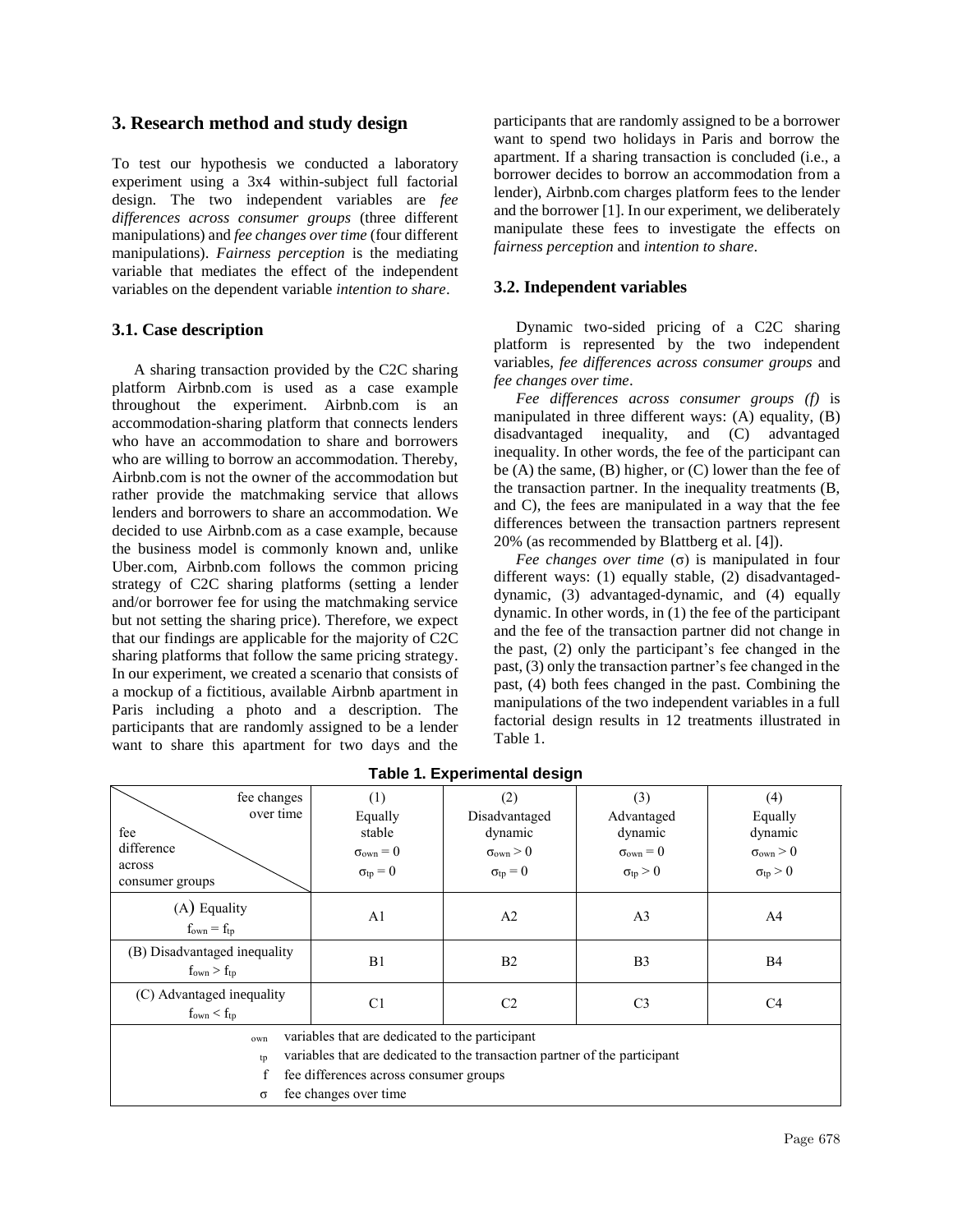#### **3.3. Mediating variable**

Besides economic effects of dynamic pricing on intention to share [3], *fairness perception* is considered to have a mediating effect between dynamic pricing and *intention to share* as well*.* Thus, *fairness perception* is considered as a mediating variable [22, 34]. In each treatment, the participants answer the question "How fair do you consider the fee you have to pay?". Following Campbell [5], we use a single-item scale to measure the *fairness perception* a participant experience in each treatment. The answer "The fee I have to pay is fair" is measured on a seven-point Likert-scale with numbers from one to seven with end labelling of "totally disagree" and "totally agree". Following the findings of Moors et al. [24], we choose an agreement scale (only positive numbers 1 to 7) instead of bipolar scale (positive and negative numbers  $-3$  to  $+3$ ) to avoid overly extreme responses. A high value ("totally agree") indicates that a participant perceives the fee as fair while a low value ("totally disagree") indicates that the fee is considered as unfair.

### **3.4. Dependent variable**

We measure *intention to share* as likelihood that the participants are willing to share or borrow. Therefore, we ask the question "How likely would you [share/borrow] this apartment" and following Campbell [5], participants can answer on a single-item scale. In our experiment, the dependent variable *intention to share* is immediately measured after the mediating variable *fairness perception.* This can cause a risk of covariation when using the same scales for both items [26]. To counter this risk we use a different scale to measure *intention to share*. Thus, participants are asked to answer "My likelihood to [share/borrow] the apartment" on a slider-scale from  $0 - 100$  % where participants can choose their answer in ten percentage steps. A higher percentage rate on the scale indicates a higher *intention to share*.

#### **3.5. Control variables**

The C2C sharing economy consists of two consumer groups (lenders and borrowers). In our experiment, we randomly assigned participants to the two consumer groups. In order to avoid unintended effects from the assigned role, we control for these effects. We name the control variable *role of participant* and effect-coded it with  $-1$  for lender and  $+1$  for borrower.

We use Airbnb.com as a case example for our experiment. However, using a specific example in a laboratory experiments may cause unintended

influence. For example, the participants can connect to the case example in the experiment with positive or negative memories of prior experiences [12]. To control for the influence of prior experience we ask all participants whether they had ever shared or borrowed an accommodation via Airbnb.com. Subsequently, we name the control variable *prior experience* and effectcoded it with -1 for no prior experience and 1 for prior experience with Airbnb.com. We decide to use effectcoding, because especially for the *role of participant* we do not want to define either lender or borrower as reference group which would be needed when using dummy-coding (e.g., 0 for lender and 1 for borrower). In addition, mean differences on the dependent variable caused by an effect-coded variable can be interpreted with respect to the grand mean of all groups rather than the control group [15].

#### **3.6. Tasks and procedures**

Undergraduates of two Austrian universities participated in our experiment. 263 participants took part in the experiment, which was conducted in April and May 2016. The participants were asked to conduct the experiment voluntarily in a lecture of their regular courses. As incentive two  $25\epsilon$  coupons of the online market place Amazon.com were raffled among all participants. In the course of the approximately 25 minute long experiment the participants are asked to express their *fairness perception* along with their *intention to share* for each of the 12 treatments.

At the beginning, all participants are randomly assigned to conduct the experiment either as a lender or as borrower (*role of participant*). The following introduction to the experiment is respecting the role each participant is assigned to and consists of general information about Airbnb.com, a clarification on the roles they are assigned to and general information about the fees charged by Airbnb.com. Then all participant are introduced to the provided scenario apartment in Paris. In a baseline treatment, the participants are asked about their *intention to share* the apartment and the maximum platform fee they would consider as fair. The given fee is used as a basis to calculate the fees in the 12 treatments to mitigate anchoring effects as a result of an insufficient adjusted starting point [25] of the fee. In the following 12 treatments, the participants are faced by different manipulations of the independent variables. Table 2 shows four exemplified treatments with the visualization of the independent variables. *Fee difference across consumer groups* are visualized with vertical bars. The same height indicate that both fees are the same (e.g., treatment (A1)) and different heights indicate that the fee is different across consumer groups (e.g., treatment (B1)). *Fee changes over time* are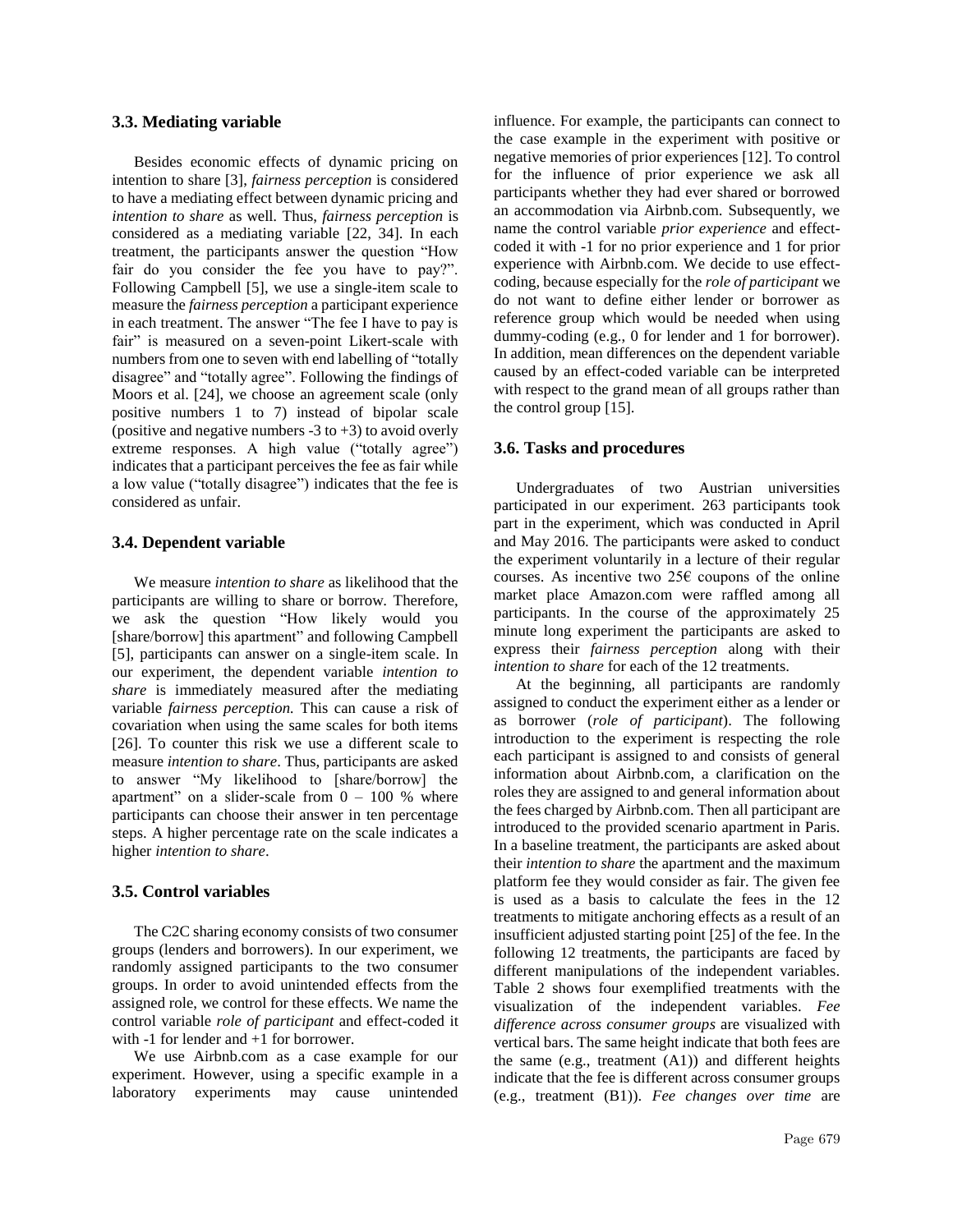

**Table 2. Treatment visualization**

visualized as a horizontal corridor in which past fees have changed (e.g., treatment (C4)). This corridor is chosen in a way that past fees could have been lower or higher than the actual fee. Fees that have not changed over time are represented by a horizontal line (e.g., treatment (B1)). In each treatment all participants give their answers on *fairness perception* and *intention to share*. To eliminate carry-over effects, which may occur when participants answer multiple treatments in a row [6], the sequence of the treatments is randomized for each participant. In the end, we ask all participants if they ever used Airbnb.com before the experiment to measure our control variable *prior experience*. Additionally, the participants are asked to provide demographic information like gender, age, education, and income.

The experiment was realized in the web-based software Soscisurvey.de. Before we conducted the experiment, we did several pre-tests to check whether the participants observe the manipulations and to eliminate problems and ambiguity [28].

### **4. Analysis and results**

As a first step, we perform data cleaning. In the course of this process we delete data from participants who have not finished the experiment, who have missing values inside their dataset, or did not correctly observe the manipulations. After data cleaning we end up with a data set of N=220 participants where 108 participants were acting as borrowers and 112 participants were acting as lenders. Table 3 gives an overview of the demographics of our participants.

To test the effect of *fee changes across consumer groups* and *fee changes over time* on *fairness perception*

|                 | Gender    |       | Age    |                           | Education      |       | Income              |       |
|-----------------|-----------|-------|--------|---------------------------|----------------|-------|---------------------|-------|
| <b>Borrower</b> | Female    | 45.4% |        | Mean (S.D.) 23.17 (2.219) | Apprenticeship | 6.3%  | No income           | 33.3% |
| $n = 108$       | Male      | 54.6% | Median | 23                        | A-Levels       | 58.9% | $\leq 500 \epsilon$ | 28.7% |
|                 | Inter Sex | 0%    | Range  | $20 - 32$                 | Bachelor       | 27.7% | 501 - 1500€         | 34.3% |
|                 |           |       |        |                           | Master         | 3.6%  | $1501 - 2500€$      | 0.9%  |
|                 |           |       |        |                           | other          | 2.7%  | $2501 - 3500 \in$   | 1.9%  |
|                 |           |       |        |                           | No answer      | 8.0%  | No answer           | 0.9%  |
| Lender          | Female    | 46.4% |        | Mean (S.D.) 23.05 (2.172) | Apprenticeship | 2.8%  | No income           | 33.0% |
| $n=112$         | Male      | 52.7% | Median | 22                        | A-Levels       | 57.4% | $\leq 500 \epsilon$ | 31.3% |
|                 | Inter Sex | 0.9%  | Range  | $20 - 30$                 | Bachelor       | 34.3% | 501 - 1500€         | 32.1% |
|                 |           |       |        |                           | Master         | 1.9%  | $1501 - 2500 \in$   | 2.7%  |
|                 |           |       |        |                           | other          | 1.0%  | $2501 - 3500 \in$   | 0.9%  |
|                 |           |       |        |                           | No answer      | 2.6%  | No answer           | $0\%$ |

**Table 3. Demographic data of participants**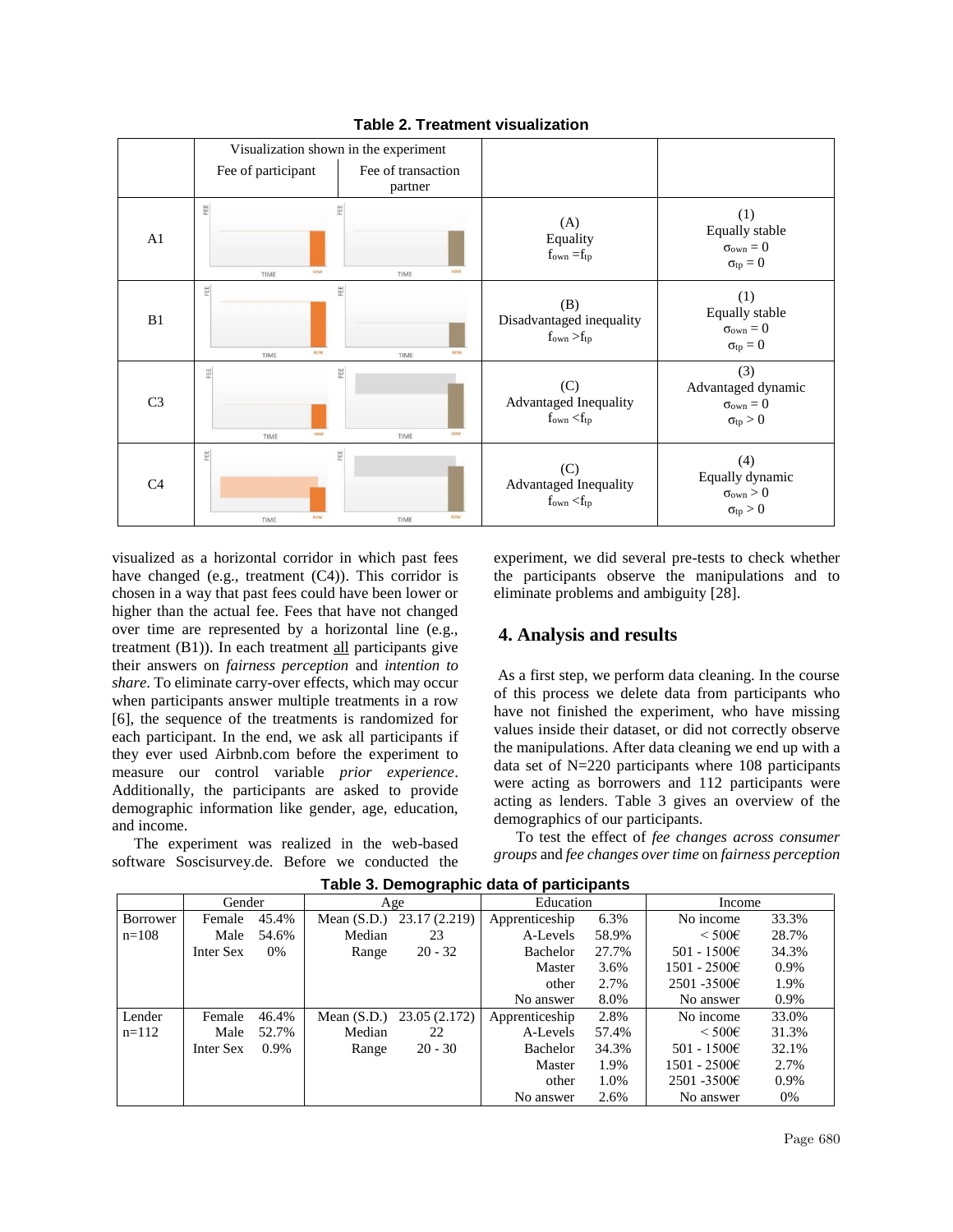we use two-way repeated measure analysis of variance (ANOVA) with role of participant and *prior experience*  as covariates. We further use Pearson's correlation and regression analysis to test the effect of *fairness perception* on *intention to share.* For computation and visualization we use IBM SPSS Statistics version 24.

#### **4.1. Testing assumptions**

Shapiro-Wilk test reports non-normally distributed data  $p < .001$ . However, current research shows strong support for the robustness of analysis of variance under application of non-normally distributed data. A deviation of up to  $\pm 2$  for skewness and  $\pm 6$  for kurtosis from normally distributed data did not influence the results significantly [30]. The data in our dataset is within these boundaries.

We use Mauchly's test of sphericity to test whether the variances of the differences between different treatments are equal. The result shows that we need to correct certain degrees of freedom in the following analysis using the Greenhouse-Geisser estimate of sphericity [11].

### **4.2. Results**

The results indicate a significant main effect of *fee differences across consumer groups* on *fairness perception*  $F(1.742, 218) = 165.016$ ;  $p < .001$ ;  $\eta^2 = .277$ . In detail, consumers perceive equality as fairest  $(M =$ 5.390). Within-subject contrasts reveal that consumers do act in a self-interested way and perceive advantaged inequality  $(M = 5.075)$  significantly fairer than disadvantaged inequality ( $M = 3.607$ ),  $F(1, 218) =$ 141.751; p < .001. The mean *fairness perception* drops

by 1.468;  $p < .001$ . However, despite acting selfinterested consumers perceive advantaged inequality significantly less fair than equality  $F(1, 218) = 15.197$ ; p < .001. The mean *fairness perception* drops by .315; p = .001. Subsequently H1 is supported.

The results further indicate a significant main effect of *fee changes over time* on *fairness perception* F(3,  $218$ ) = 5.264; p = .001;  $\eta^2$  = .0028. However, withinsubject contrasts reveal that there are non-significant effects between advantaged dynamic vs. equally dynamic  $F(1,218) = .361$ ;  $p = .554$  and between equally stable vs. equally dynamic  $F(1, 218) = 1.405$ ; p = .237. The effect between disadvantaged dynamic vs. equally dynamic remain significant  $F(1, 218) = 7.719$ ; p = .006. Thus, consumer favor stable fees over dynamic fees. In more detail, consumers *fairness perception* is highest with equally stable fees  $(M = 4.815)$ . However, the difference in mean values of equally dynamic fees  $(M =$ 4.708), advantaged dynamic fees  $(M = 4.682)$ , and disadvantaged dynamic fees  $(M = 4.558)$  is rather small. Subsequently, H2 is supported.

When considering the interaction effect of the independent variables *fee differences across consumer groups* and *fee changes over time*, our results show a significant impact on *fairness perception* F(5.655, 218) = 4.080;  $p = .001$ ;  $\eta^2 = .0043$ . This indicates that *fairness perception* across different levels of *fee changes over time* is different for equality (A), disadvantaged inequality (B) and advantaged (C) inequality of fees. This can be seen in Figure 2 by the converging and crossing lines. Figure 2 also illustrates that *fairness perception* of disadvantaged dynamic, advantaged dynamic and equally dynamic *fee changes over time* behaves approximately the same across different levels of *fee differences across consumer groups*. Thus, relative difference between *fairness* 

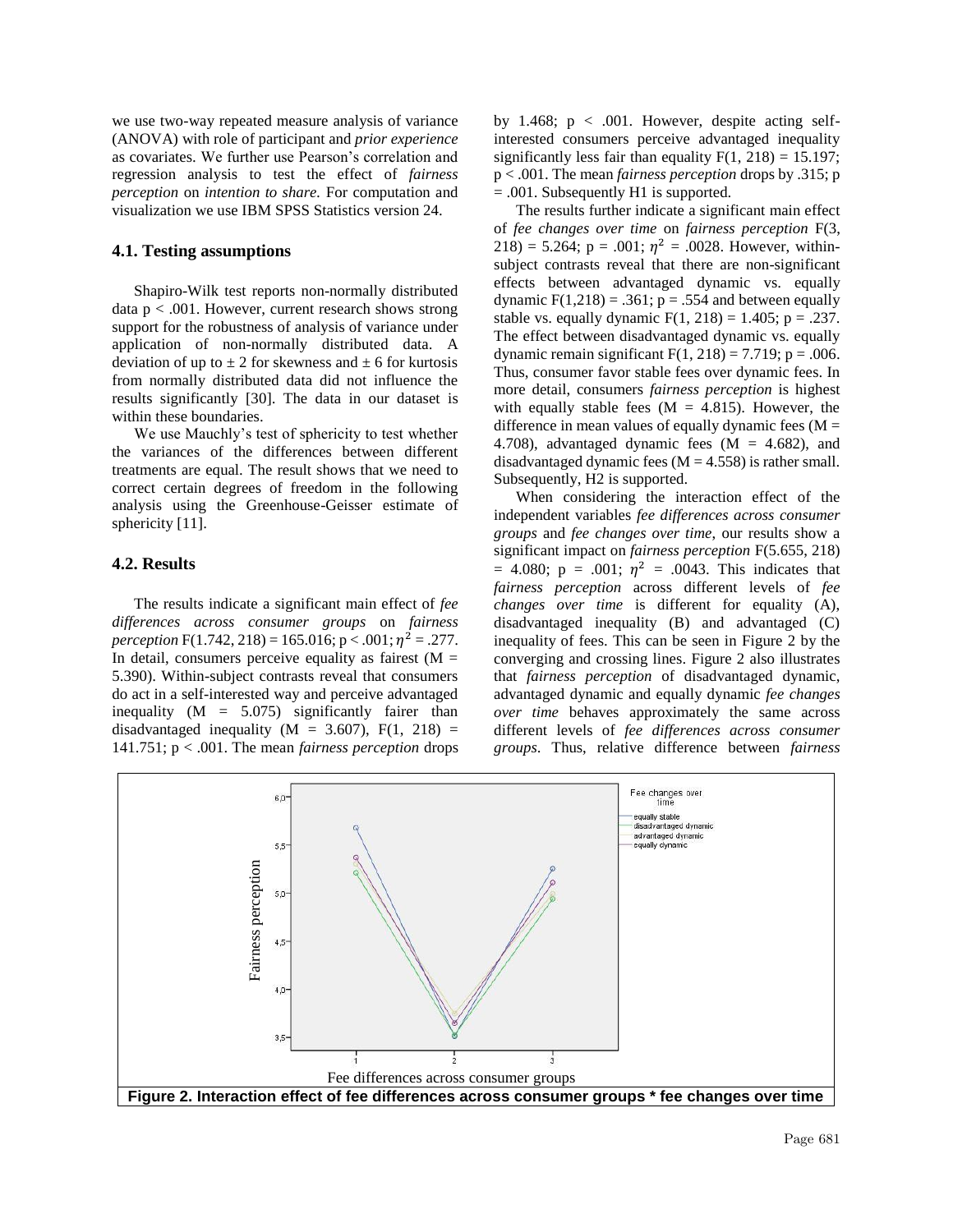*perception* of different levels of *fee changes over time* are approximately the same. Apart from that, consumers who are not faced with *fee changes over time* (equally stable) seem to be most negatively influence by disadvantaged inequality (B) of fees (crossing lines). However, within-subject contrasts show only one significant interaction effect when *fee differences across consumer groups* change between disadvantaged inequality (B) and advantaged inequality (C) and *fee changes over time* change between equally stable and equally dynamic fee changes over time  $F(1, 218) =$ 5.320;  $p = .022$ . Thus, when switching from disadvantaged (B) to advantaged inequality (C), participants who are facing equally stable fees over time gain a higher increase in *fairness perception* compared to participants faced with equally dynamic *fee changes over time*. The remaining contrasts are not significant (p  $> .05$ ).

The control variable *role of participant* has a significant effect on *fairness perception* F(1,218) = 6.487;  $p = .012$ ;  $\eta^2 = .029$ . However, only 2.9% percent of total variance is caused by the control variable *role of participant.* In detail, mean *fairness perception* of lenders ( $N = 112$ ;  $M = 4.537$ ;  $SD = .881$ ) is .312 lower than mean *fairness perception* of borrowers ( $N = 108$ ;  $M = 4.849$ ;  $SD = .988$ ).

With respect to the control variable *prior experience*  we could not find a significant effect on *fairness perception*  $F(1,218) = 2.932$ ;  $p = .088$ ;  $\eta^2 = .013$ . In detail, mean *fairness perception* of participants who had already shared or borrowed an accommodation  $(N = 71)$ ;  $M = 4.838$ ; SD = .893) is not significantly different from those participants who had no prior experience with Airbnb.com ( $N = 149$ ;  $M = 4.620$ ;  $SD = .966$ ).

Using pearson`s correlation we find that *fairness perception* is correlated with *intention to share* with  $r(2640) = .560$ ,  $p < .001$ . To examine the relation between *fairness perception* and *intention to share* we perform a linear regression. Thereby, we use the method of least squares to calculate the resulting regression line. The results show that *fairness perception* significantly predicts *intention to share* with an interceptor  $\beta_0$  =

21.362, t(2638) = 16.779, p < .001 and a gradient  $\beta_1$  = 8.841, t(2637) = 34.690, p < .001. *Fairness perception* also predicts a significant proportion of variance in *intention to share*  $R^2 = .313$ ;  $F(1,2638) = 1203.38$ ;  $p <$ .001. Subsequently, an increase in fairness perception by one point increases intention to share by 8.841%. Thus, *fairness perception* is positively related to *intention to share*. Furthermore, *fairness perception* is able to predict a significant 31.3% of variation in *intention to share*. Consequently, H3 is supported.

### **5. Discussion**

Angerer et al. [3] proof in an analytical economic model that C2C sharing platforms maximize profits if they utilize a dynamic two-sided pricing strategy to balance demand and supply. Given that supply and demand for sharing a product or service are likely to vary over time, this results in *fee differences across consumer groups* and *fee changes over time*. When comparing the effect of *fee differences across consumer groups* and *fee changes over time* on *fairness perception*, we find that the effect size of *fee differences across consumer groups* ( $\eta^2 = .277$ ) is much stronger compared to the effect size of *fee changes over time*  $(\eta^2 = .0028)$ . This implies that consumers in the sharing economy judge fairness predominantly by comparing their own platform fees with the platform fees of the transaction partner and, contrary to the findings in extant literature on fairness perception for one-sided pricing models [14, 22], different fees of prior consumers only have a subordinate effect on consumers' fairness perception in the sharing economy.

Our results also show a significant positive relation between *fairness perception* and *intention to share* which is in line with findings of extant literature where a positive relation between fairness perception and purchase intention is supported [5, 13, 19, 33, 34]. More interesting, we found that a significant part (31.3%) of variance in consumers' *intention to share* (consumer behavior) is attributable to *fairness perception*. This

| <b>Independent Variables</b>             |           |          |                                                |         |              |               |                |  |
|------------------------------------------|-----------|----------|------------------------------------------------|---------|--------------|---------------|----------------|--|
| Source                                   | <b>SS</b> | df       | MS                                             | F       | p-value      | Partial $n^2$ | n <sup>2</sup> |  |
|                                          | 1476.955  | $1.742+$ | 847.818                                        | 165.016 | $≤.001*$     | .432          | .277           |  |
| $\sigma$                                 | 14.809    |          | 4.936                                          | 5.264   | $< .001*$    | 0.024         | .0280          |  |
| $f^*\sigma$                              | 22.73     | $5.655+$ | 4.027                                          | 4.080   | $\leq 0.01*$ | .018          | .0043          |  |
| <b>Control Variables</b>                 |           |          |                                                |         |              |               |                |  |
|                                          | 5.626     |          | 5.626                                          | 6.487   | $.012*$      | .0012         | .029           |  |
| a                                        | 2.543     |          | 2.543                                          | 2.932   | .088         | .0006         | .013           |  |
| f fee differences across consumer groups |           |          | Significant with $p < \alpha = 0.05$<br>$\ast$ |         |              |               |                |  |
| $\sigma$ fee changes over time           |           |          | Greenhouse-Geisser correction<br>$^{+}$        |         |              |               |                |  |
| r role of participant                    |           |          | SS<br>Sum of Squares                           |         |              |               |                |  |
| a prior experience with Airbnb           |           |          | degree of freedom<br>df                        |         |              |               |                |  |
|                                          |           |          | <b>MS</b><br>mean Squares                      |         |              |               |                |  |

#### **Table 4. Results summary**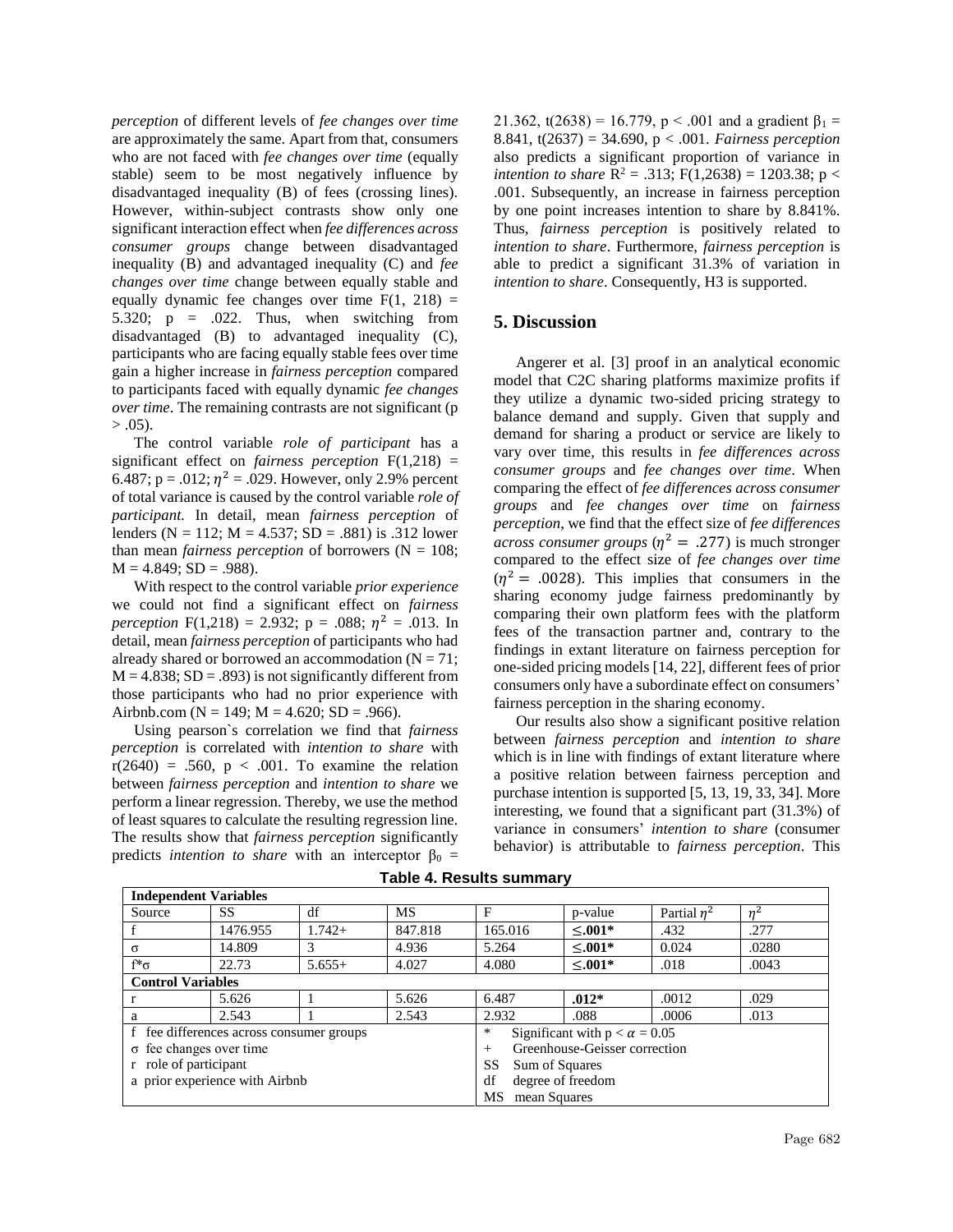implies that consumers in the sharing economy do not strictly adopt the behavior of pure economic agents (homo economicus) with complete rationality but are also influenced by behavioral factors such as perceived fairness (cf., [19]).

Our analysis of the control variable *role of participant* reveals that the mean *fairness perception* of lenders is slightly lower than mean *fairness perception* of borrowers. According to equity theory, one reason for this might be that lenders perceive the reward of the matchmaking service slightly lower than borrowers. However, this difference is not substantial which supports our implicit assumption that the reward from using the matchmaking service is similar for lenders and borrowers.

#### **5.1. Managerial implications**

If a C2C sharing platform utilizes dynamic twosided pricing and subsequently adjust its fees, it will either disadvantage borrowers over lenders (left side of Figure 3) or disadvantage lenders over borrowers (right side of Figure 3).



# **Figure 3. Fairness perception of borrowers and lenders**

Expressed in numbers, fee differences between lenders and borrowers of 20% decrease mean *fairness perception* of the disadvantaged group by 1.783 and *intention to share* by approximately 25% compared to equal fees between both consumer groups. At the same time, *fairness perception* of the advantaged group decreases by only .315 and associated *intention to share* decreases by 2.8%. This illustrates that fairness perception and intention to share of the disadvantaged group decreases below fairness perception and intention to share of the advantaged group. This leads to an imbalance of demand and supply even if a C2C sharing platform applies a dynamic two-sided platform pricing strategy and considers the economic effects described in Angerer et al. [3]. Subsequently, a C2C sharing platform has to be aware of the tradeoff between the positive economic effect and the negative fairness effect when utilizing a dynamic two-sided platform pricing strategy.

#### **5.2. Limitations and future research**

The participants of this study were students of two Austrian universities. This may not sufficiently represent the user group of Airbnb.com especially with respect to demographic diversity of the participants. It may be useful to conduct a similar study outside the scope of the university to reveal potential differences.

We find that *fairness perception* is able to predict approximately 31.3% of variance in *intention to share*. In future research it may be interesting to hypothesize and test other factors that may influence *intention to share*. This may lead to a more complete explanation of what factors, beside *fairness perception*, describe *intention to share* in the sharing economy. In addition, a comparative analysis of the different factors may reveal the magnitude to which each of the factors is improving the prediction of *intention to share*. Subsequently, the different factors can be ranked according to their explanatory power towards the variance of *intention to share*.

In this study, our hypotheses are tested in the context of a C2C sharing platform. To analyze if our findings also hold for two-sided platform business models in general, we plan to test the hypothesis in different application contexts. However, we expect that we find similar results for other two-sided platforms.

# **6. Conclusion**

From an economic perspective, dynamic pricing seems to be the profit maximizing pricing strategy for C2C sharing platforms because it allows for balancing supply and demand over time. However, the influence of dynamic pricing on consumer behavior remain unstudied. Based on distributed justice and equity theory we set up a laboratory experiment and investigate the effect of two characteristics of dynamic pricing, namely *fee differences across consumer groups* and *fee changes over time,* on *fairness perception* of consumers of a C2C sharing platform and how *fairness perception* affects *intention to share*. We find that *fee differences across consumer groups* as well as *fee changes over time* have a negative effect on *fairness perception* and *intention to share.* Comparing the effect sizes, *fee differences across consumer groups* have a substantially stronger negative effect on *fairness perception* than *fee changes over time*. Especially the consumer group that is charged with a higher fee has a lower *intention to share* resulting from negative *fairness perception*. Consequently, C2C sharing platforms have to be aware of the negative effects from *fairness perception* when they implement a dynamic two-sided pricing strategy. Overall, C2C sharing platforms have to balance the